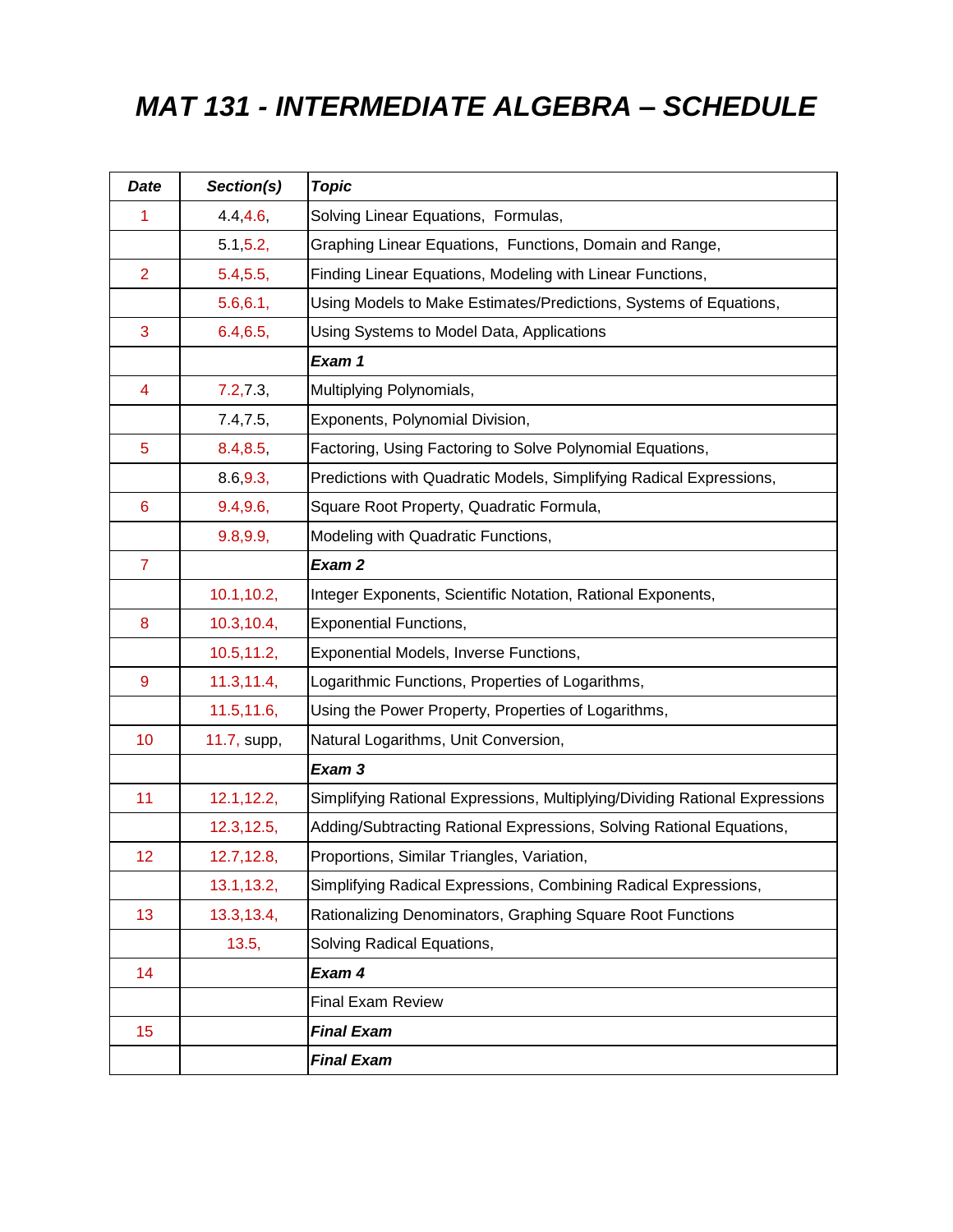# *MAT 131 – INTERMEDIATE ALGEBRA – ONLINE POLICIES*

# *INSTRUCTOR:* GREG SEVERANCE

OFFICE: JM 250 PHONE: (517) 796-8489 EMAIL: gseverance@jccmi.edu

### *GRADING POLICY:*

#### **WEIGHTING**

EXAMS 50% HOMEWORK 50%

#### **GRADING SCALE**

| 90 - 100%  | 4.0 |
|------------|-----|
| 85 - 89%   | 3.5 |
| $80 - 84%$ | 3.0 |
| 75 - 79%   | 2.5 |
| 70 - 74%   | 2.0 |
| 65 - 69%   | 1.5 |
| 60 - 64%   | 1.0 |
| 50 - 59%   | 0.5 |
| $0 - 49%$  | 0.0 |

# *ACADEMIC HONESTY:*

If a student commits academic dishonesty I may sanction the student by taking appropriate action up to and including assigning a failing grade for the assignment, exam, or the course itself. Refer to the JCC academic honesty policy in the JCC handbook for a complete policy description. The potential consequences of violating the academic honesty policy are as follows. You may be dismissed from the course for, but not limited to, the following reasons as stated in the Academic Honesty Policy and the Student Rights and Responsibilities Handbook.

Misconduct for which students or visitors are subject to discipline is as follows:

1) Dishonesty, such as cheating, plagiarism, or knowingly furnishing false information to the College.

2) Forgery, alteration, or misuse of College documents, records or identification.

3) Obstruction or disruption of teaching, lecturing, research, administration, or other authorized activities on College premises...

#### *ASSIGNMENTS:*

Homework assignments are accessed via the MyMathLab website and and can be completed without the supervision of a preapproved test center or proctor. You may redo and resubmit homework assignments as often as you like even after the due date to improve your grade.

# *MODULE EXAMS:*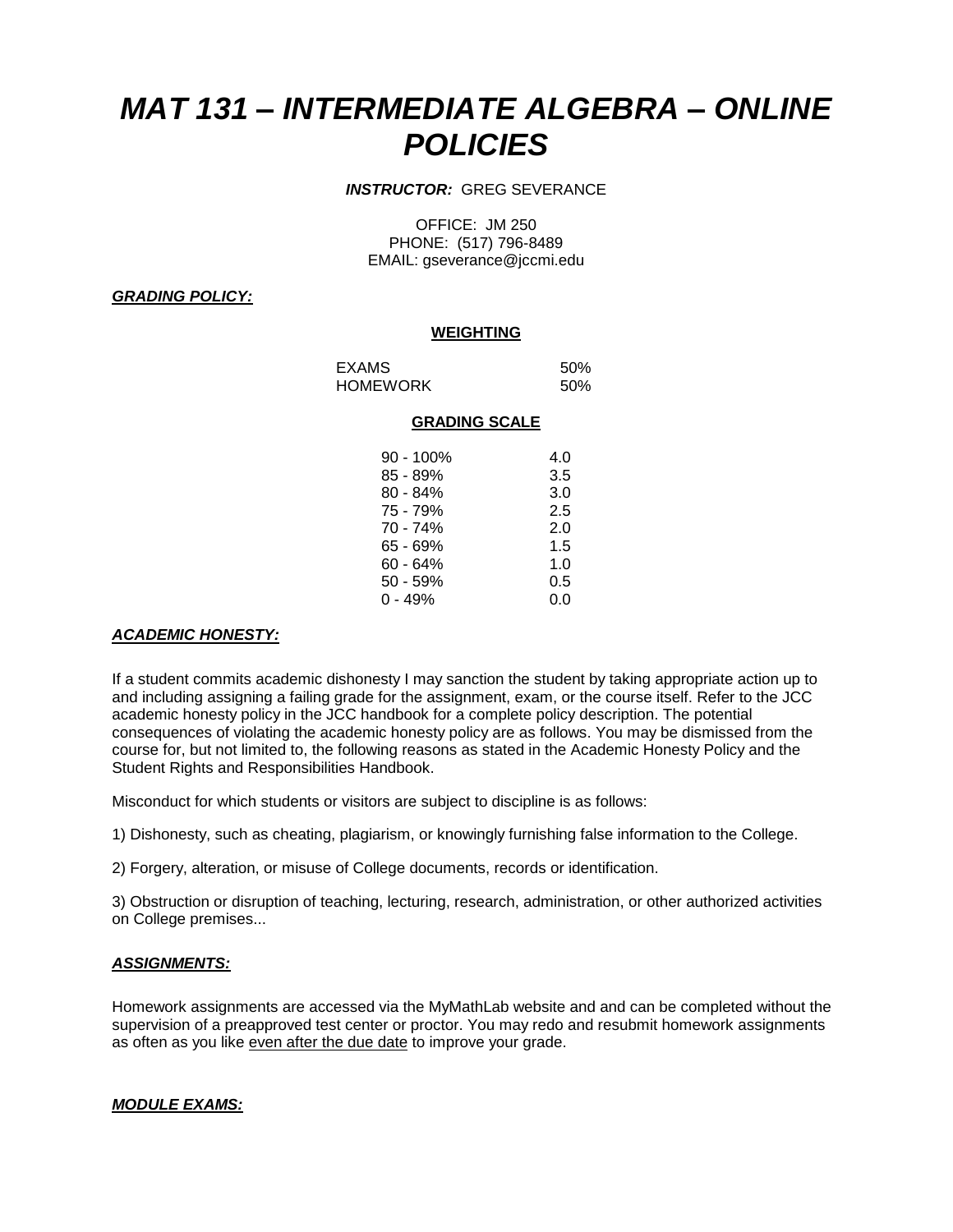Module Exams 1, 2, & 3 are taken online in MyMathLab **and they are password protected. You will not be able to access these assignments on your own.** I will supply your proctor/testing center with the password for each protected assignment and he or she will type it in for you when you are ready to take it.

Module Exams must be taken at JCC's Jackson Campus Testing Center.

You are allowed one attempt for each Module Exam.

You are not allowed the use of the textbook or notes.

Necessary formulas will be provided. You are allowed the use of the formula sheet .

You are not allowed the use of a calculator on the Module 1 & 2 Exams.

You are allowed the use of a non-graphing calculator on the Module 3 Exam.

#### *FINAL EXAM:*

The Module 4/Final Exam is a handwritten exam must be taken at JCC's Jackson Campus Testing Center, The Module4/Final Exam will be hand graded and partial credit can be earned on some problems. SHOW YOUR WORK.

You are allowed one attempt for the Final Exam.

You are not allowed the use of the textbook or notes.

Necessary formulas will be provided. You are allowed the use of the formula sheet provided.

You are allowed the use of a non-graphing calculator on the Module 4/Final Exam.

# *CALCULATOR USE:*

You are not allowed the use of a calculator on the following exams:

Module 1 Exam Module 2 Exam

You are allowed the use of a non-graphing calculator on the following exams:

Module 3 Exam Final Exam

A non-graphing calculator that will perform basic calculations (add, subtract, multiply, divide, percents, and fractions) is acceptable. If you need to purchase one, the Texas Instruments TI-30 is a good choice.

#### *WHERE CAN YOU GET HELP?*

MyMathLab. The MyMathLab software contains many methods for providing help. Explore the site and find the method that works best for you. Note that MyMathLab maintains a great product support service. You can reach them 800.677.6337.

The McDivitt Hall Tutoring Lab. Drop in tutoring is available at the McDivitt Hall Math Lab located in room 244. Typical hours are 9 am – 6 pm Monday – Thursday.

The Center for Student Success. Drop in tutoring is available at the Center for Student Success in Walker Hall room 123. Regular tutoring and additional support for academic success can be arranged by calling 517.796.8415 or by stopping by the Center for Student Success.

The JCC Information Technology Solution Center. If you are having problems with JetNet or internet access contact the JCC Information Technology Solution Center by calling 517.796.8639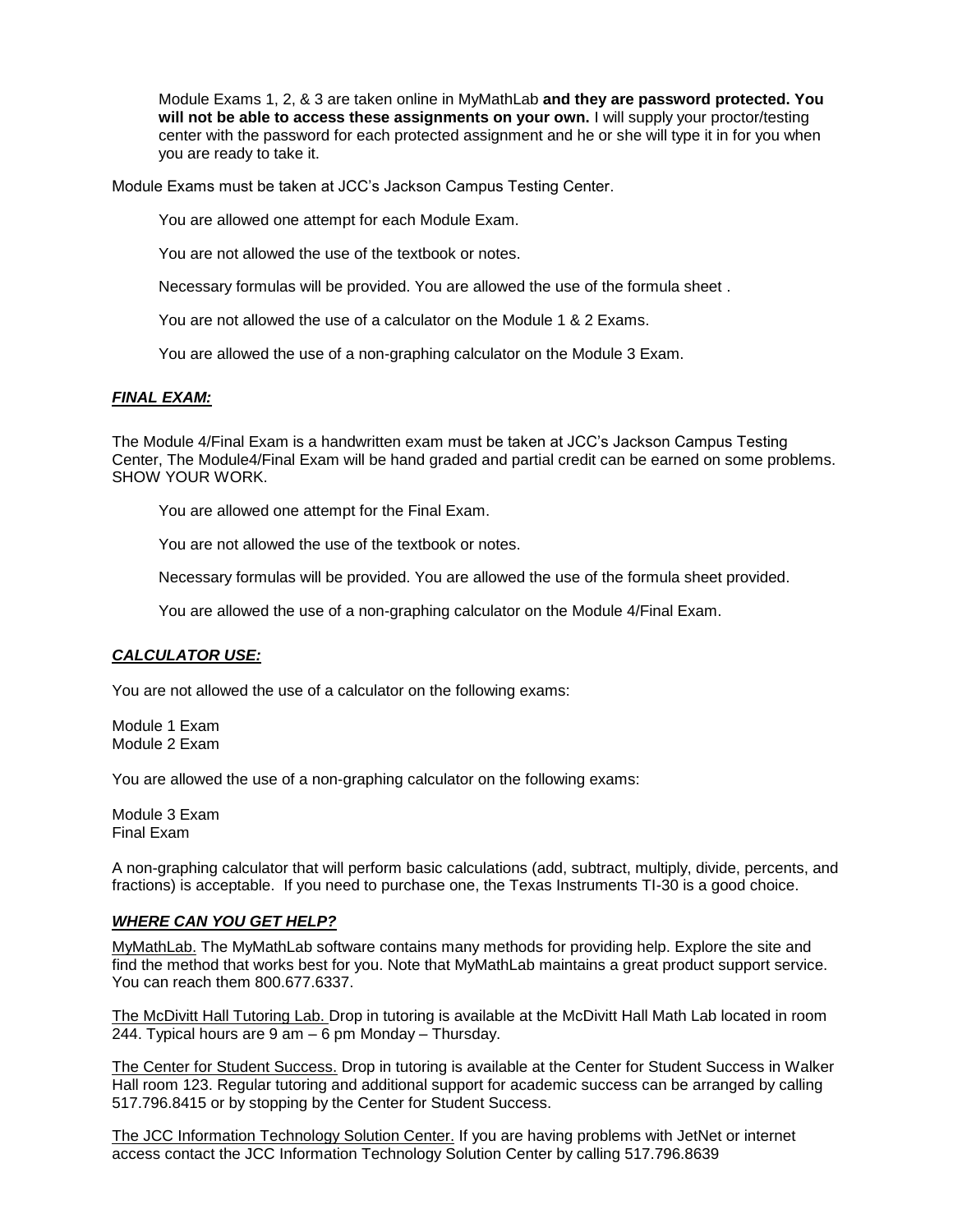The Kahn Academy online at http://www.khanacademy.org/ which covers topics including developmental math and prealgebra. Scroll down until you get to the appropriate category.

MathTV online at http://mathtv.org which covers topics including developmental math and prealgebra.

A variety of other online math help exists and can be found by Googleing math help.

# *MAKEUP POLICY:*

You must notify the instructor in advance if you must a miss class session during which an exam is scheduled or an assignment is due. The instructor, at his discretion, may allow you to take the exam or submit the assigned work early. If this is not possible, the following provisions apply.

- Exams cannot be made up.
- Assigned work that is submitted after it is due will not be accepted for credit. In class quizzes or graded exercises that are missed cannot be made up.

# *ADO OUTCOMES:*

This course addresses the following institutionally defined Associate Degree Outcomes:

- Demonstrate computational skills and mathematical reasoning.
- Critical thinking.